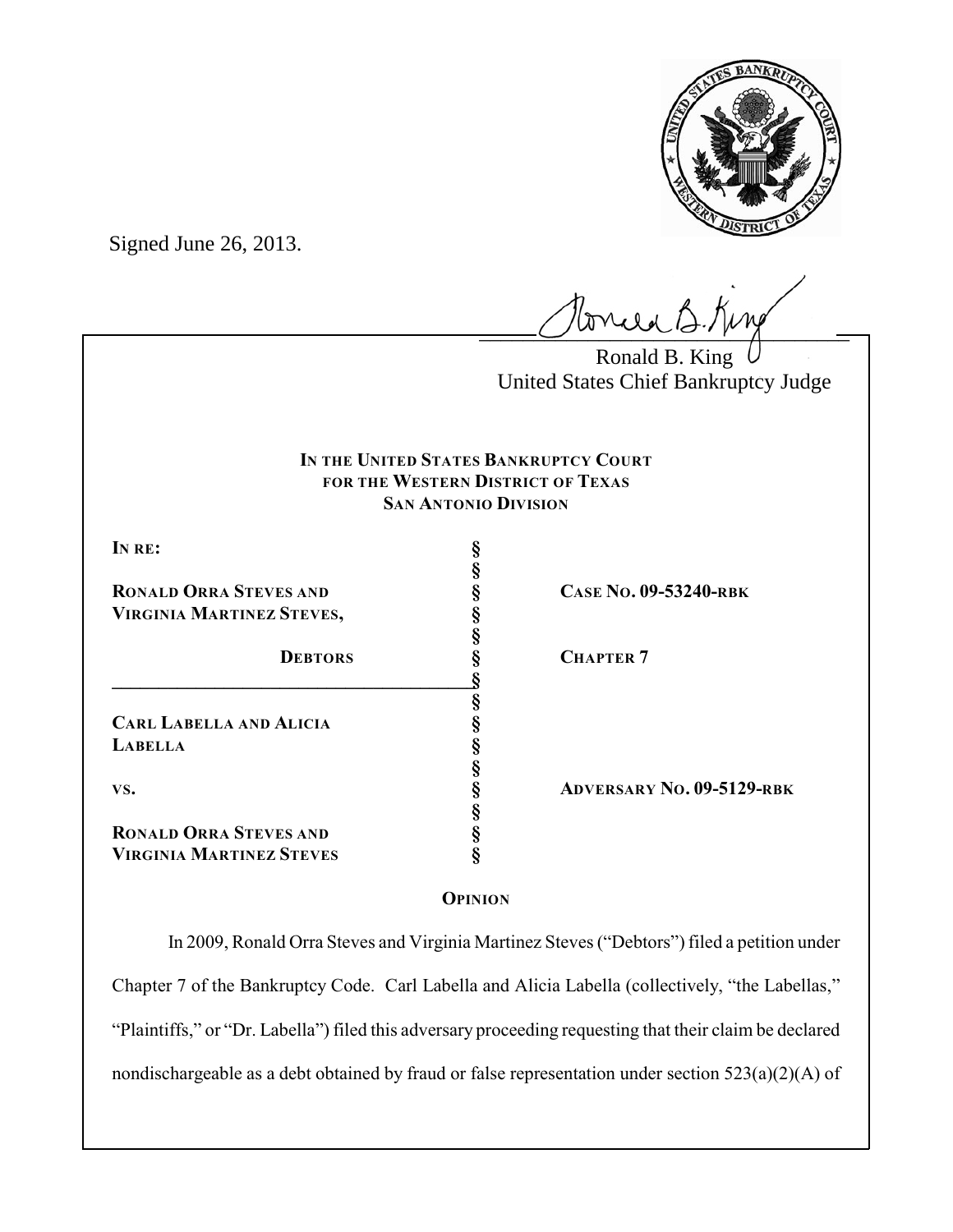the Bankruptcy Code. The Labellas' claim arose from alleged false representations made by Mr. Steves in order to secure a pool construction contract.

After a bench trial, this Court determined that the Labellas' claim against Mr. Steves was nondischargeable as a debt obtained by false pretenses, a false representation, or actual fraud, pursuant to 11 U.S.C. § 523(a)(2)(A). (ECF No. 25) The Court awarded judgment against Mr. Steves in the amount of \$49,134.67 and a take-nothing judgment in favor of Mrs. Steves. Findings of fact and conclusions of law were stated on the record following the close of the evidence, pursuant to FED.R.BANKR. P. 7052. Mr. Steves subsequently appealed to the United States District Court for the Western District of Texas. (ECF No. 31)

On August 5, 2011, the Honorable Fred Biery, United States District Court, Western District of Texas, rendered an Opinion affirming the judgment: "In sum, substantial evidence raised during the trial provides support for each of the Bankruptcy Court's factual findings which Mr. Steves challenges on appeal. . . . [T]his court agrees with the Bankruptcy Judge that Mr. Steves' debt to Carl Labella and Alicia Labella is nondischargeable." (ECF No. 43) Mr. Steves then appealed to the United States Court of Appeals for the Fifth Circuit.

On July 23, 2012, the Court of Appeals for the Fifth Circuit issued a per curiam Opinion vacating the District Court's and Bankruptcy Court's orders and remanding the case for further factual findings. The Fifth Circuit found that it was "difficult to discern what representation Mr. Steves made to Dr. Labella that was untrue and material, with the intent to deceive, and upon which Dr. Labella relied to his detriment." (ECF No. 44)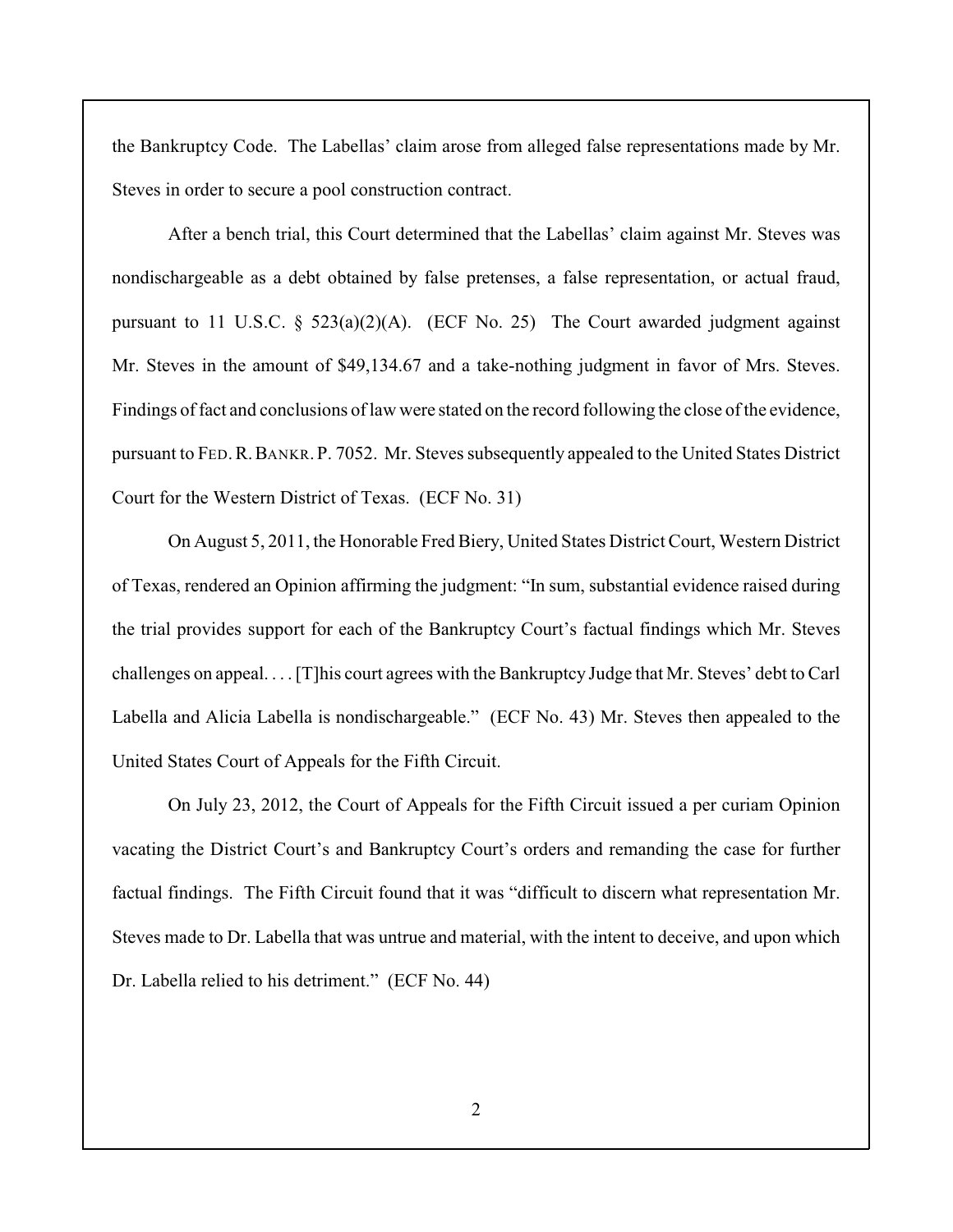### **FINDINGS OF FACT**

1. Prior to their venture into the pool construction business, the Debtors owned and operated a corporation called Teamco Services, Inc. which subcontracted for Palm Harbor Homes, a mobile home and manufactured home retailer. Primarily, Mr. Steves constructed flatwork consisting of sidewalks, underpinnings, decks, driveways, and foundations for manufactured and mobile homes.

2. In April 2006, Mr. Steves decided to enter the pool construction business. Leisure Pools is an international pool manufacturer which grants franchises to companies throughout the United States to install fiberglass pool shells. Leisure Pools of South Texas ("LPST"), a corporation owned and operated by Jess Asper, was such a franchise. On April 28, 2006, Mr. Steves formed a new corporation called Leisure Construction, Inc. ("LCI"). LCI then began to operate as a subcontractor for LPST for a period of slightly over one year. Mr. Steves claimed that LCI installed between 27 and 30 pools as a subcontractor. The evidence was unclear as to exactly what work was performed by LCI as a subcontractor, but it is clear that LCI and Mr. Steves did not handle the process from start to finish.

3. After approximately one year of subcontracting for LPST, Mr. Steves decided to acquire his own franchise from Leisure Pools. Instead of installing pools as a subcontractor, LCI began to handle the pool sale and installation process from start to finish.

4. On June 7, 2007, Virginia Steves executed an assumed name certificate for LCI as "Koala Pools." It was filed on June 27, 2007. She was listed as the Vice President of Leisure Construction, Inc. d/b/a Koala Pools. She was the bookkeeper for all pool-building operations.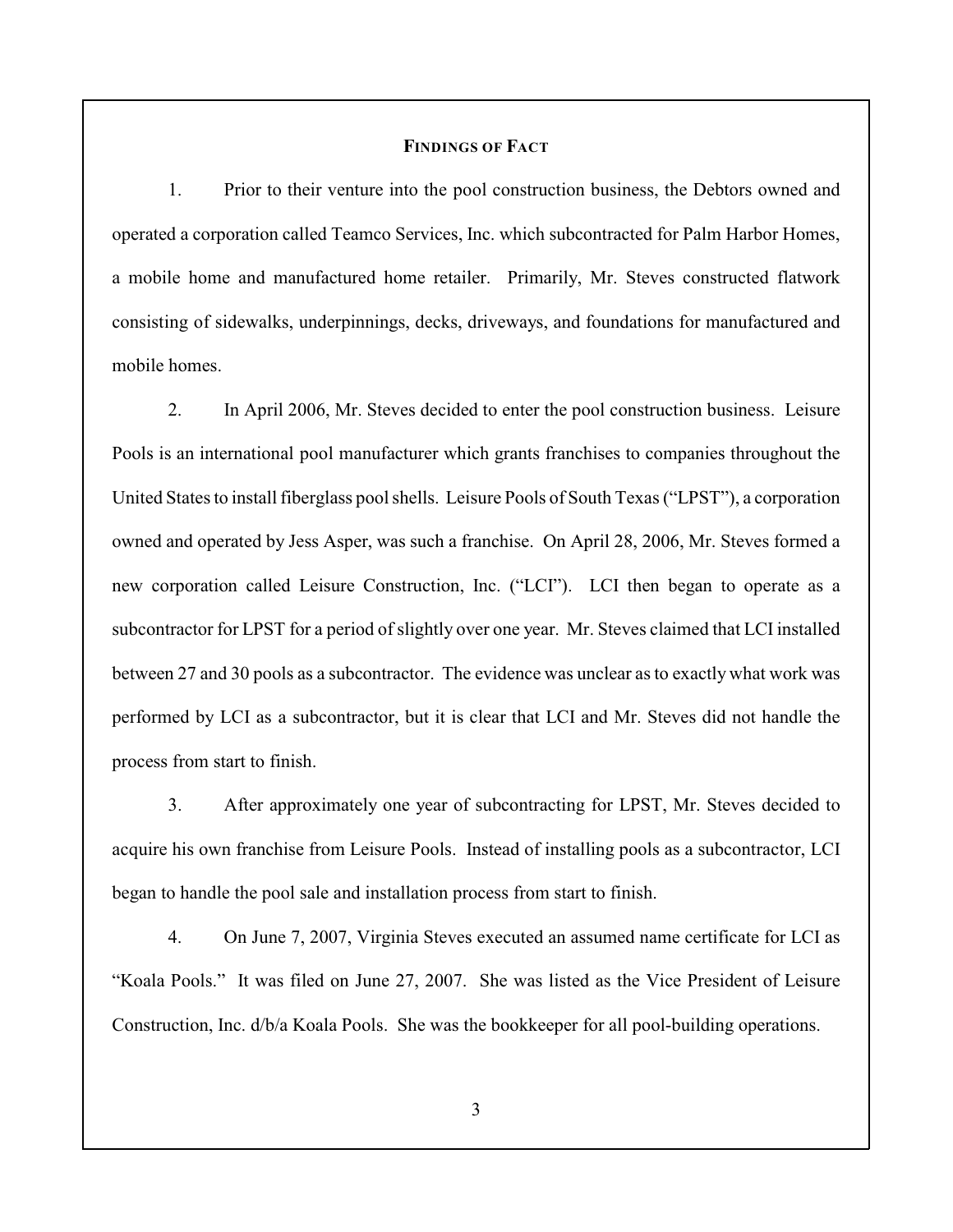5. Plaintiff, Dr. Carl Labella, is an oral and maxillofacial surgeon who, at the time of the trial, was in residency at Wilford Hall Hospital at Lackland Air Force Base. Plaintiff, Alicia Labella, is his wife.

6. In April 2008, Dr. and Mrs. Labella were searching for a home to purchase in the Helotes area. The Labellas had been saving money for at least three years to build a pool at their future home. While looking for homes, a realtor introduced them to Mr. Steves. At the time, Mr. Steves was installing a pool in the neighborhood in which they were looking for a home. Negotiations between Mr. Steves and Dr. Labella began at this point.

7. According to Dr. Labella, Mr. Steves made the following representations at their first meeting:

- a. that he had "numerous years in the pool building experience [sic]";
- b. that he was "currently with Koala Pools, which was a familyowned business";
- c. that "he had been building pools for about four years";
- d. that over a "four-year period of time," Koala Pools built "a dozen or so pools per year."

8. Mr. Steves's claim in 2008 that he had been building pools for four years was not true. His claim that he had numerous years in the pool building business was also untrue. By his own admission, he became involved in the pool installation business as a subcontractor in 2006. In addition, his claim that he had personally built a dozen or more pools a year for four years was untrue.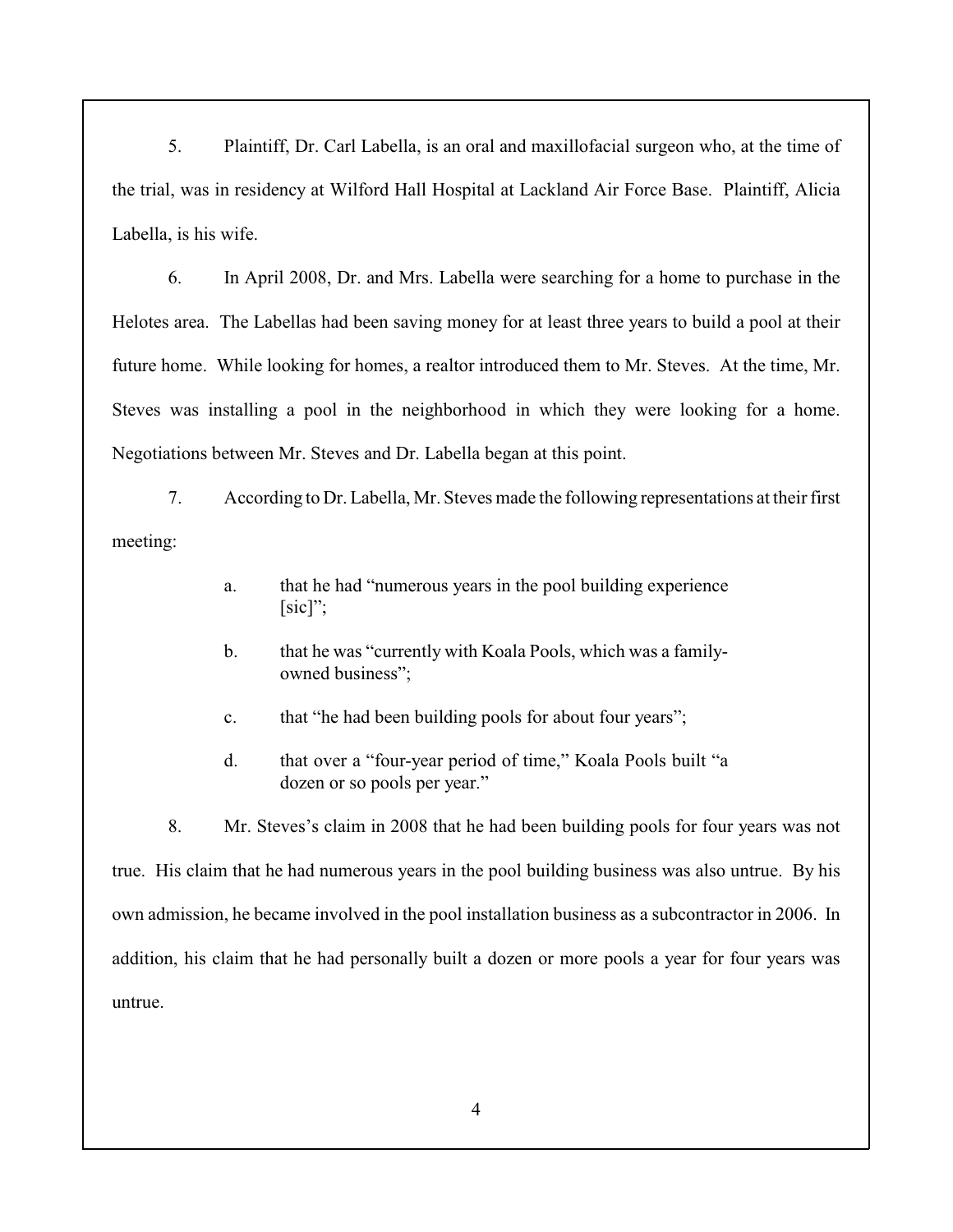9. In May 2008, the Labellas purchased a home in Helotes, Texas. After considering bids from Mr. Steves and two other companies, the Labellas accepted the bid from Mr. Steves. Dr. Labella stated at trial that this decision to contract with Mr. Steves was expressly based on the representations made to the Labellas by Mr. Steves. In fact, two other bids were lower in price than Mr. Steves's, but Dr. Labella chose Ron Steves in large part because of the representations that it was a successful family owned business which had built dozens of pools for many years.

10. On May 19, 2008, Virginia Steves filed an assumed name certificate for herself, as sole proprietor, under the name of "Koala Pools & Spas." Neither Mr. Steves nor Mrs. Steves informed the Labellas of this fact. Neither LCI nor Ronald Steves was the same as Koala Pools & Spas. This fact is not disputed: Mrs. Steves admitted as much at trial.<sup>1</sup>

11. On or about May 20, 2008, Mrs. Steves opened a new bank account at Bank of America in the name of "Virginia M Steves Sole Prop dba Koala Pools & Spas" ("KPS account"). Mrs. Steves said it was "opened a few days prior," but could not provide the exact date. No transactions occurred in the bank account until May 21.

12. On May 20, 2008, the Labellas entered into a written contract for the construction of a fiberglass pool on their property. The contract price was \$60,000, to be paid in four installments: \$27,000; \$27,000; \$3,000; and \$3,000. The Labellas believed that they were entering into a contract with Mr. Steves and Koala Pools. The contract, however, named "Carl and Alicia Labella" and "Koala Pools & Spas" as the contracting parties. Both Dr. and Mrs. Labella signed this contract (the

 ${}^{1}$ "Q: The name of the company was in you, --

A: Under my name.

Q: – as sole proprietor?

A: That's correct." (Tr. 99, January 10, 2011)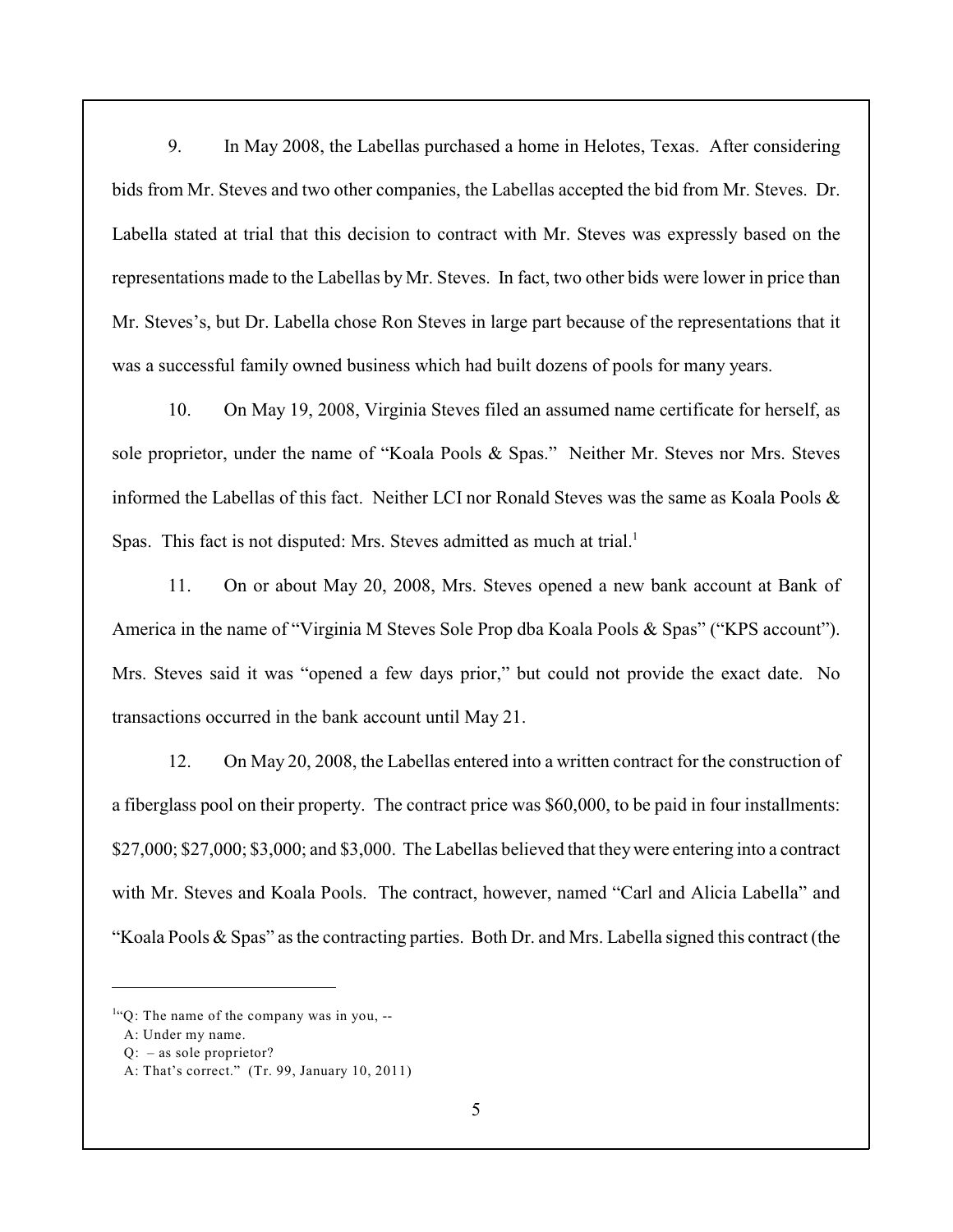Koala Pools Construction Agreement) along with Ron Steves, who signed in the name of "Koala Pools and Spas." No one else signed the contract.

13. The contract stated that Koala Pools & Spas had "extensive experience" in the "swimming pool installation industry" and in "all phases of swimming pool construction." Koala Pools & Spas, as an assumed name of Virginia Steves as of May 19, 2008, however, had been in existence for approximately 24 hours at the time this contract was signed and could not have had "extensive experience." In addition, Koala Pools & Spas had absolutely no money and no financial ability to perform the job. In reality, "Koala Pools" was insolvent and "Koala Pools & Spas" was a startup business with no money.

14. The first payment of \$27,000 was paid to Mr. Steves concurrently with the signing of the contract. The KPS account shows the amount of this check was deposited on May 21.

15. The deposit of \$27,000 was the first transaction in the KPS bank account.

16. Mr. Steves admitted during trial that one of the reasons they created this new account and deposited funds into it was because they "felt that if [they] deposited the money in the Frost Bank [account, their usual checking account], that because [they] were getting into debt with [Frost Bank], that it would just be pulled out." Presumably, Frost Bank would have offset any new deposits to satisfy preexisting debt owed by the Debtors.

17. Mr. Steves promptly began construction. Testimony and evidence showed that he was on-site and activelyworking to install the pool in May and June of 2008. For approximately one month, work went smoothly. On June 25, 2008, Mrs. Labella wrote a check to "Koala Pools" for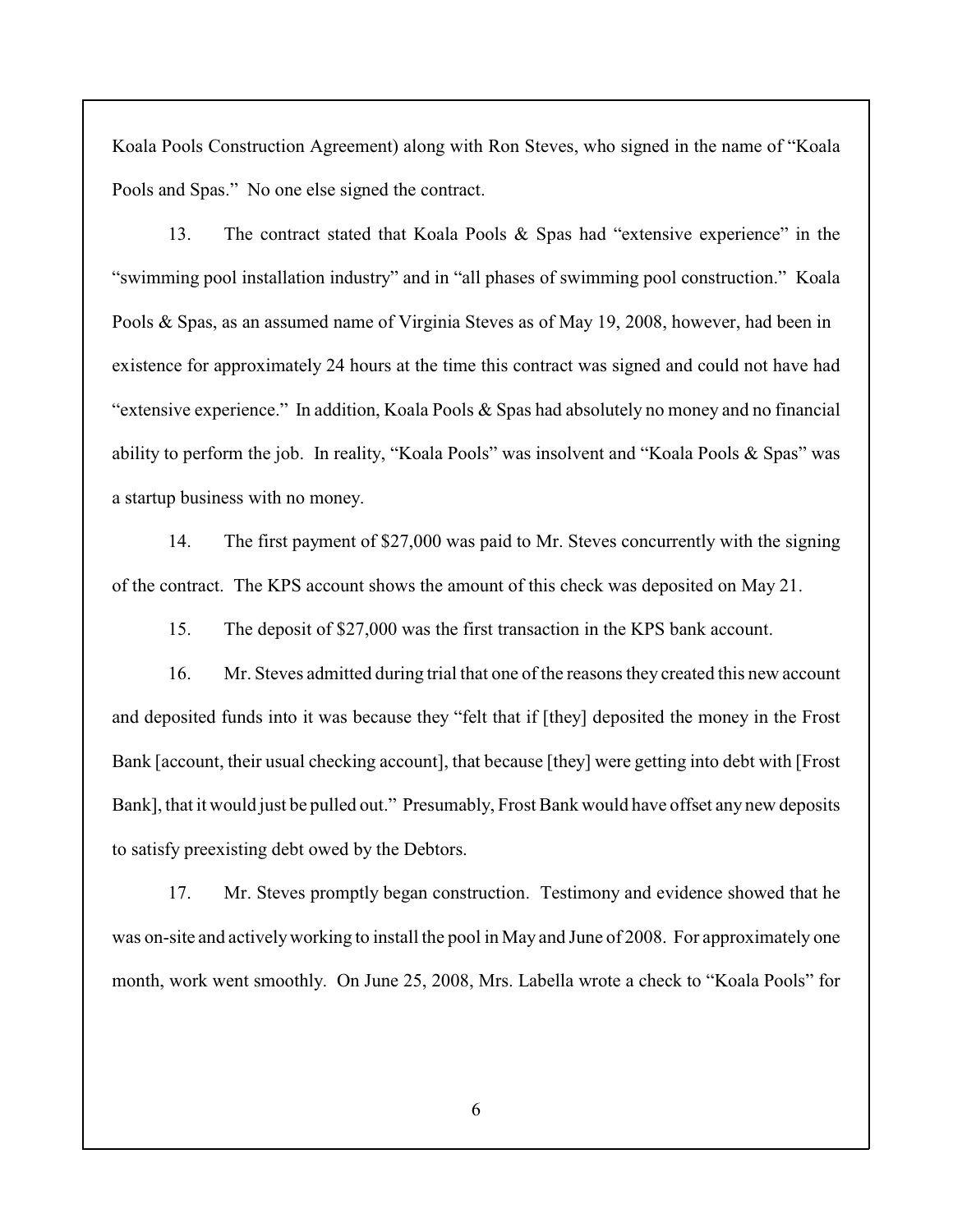\$27,000 to cover the second installment payment under the contract. The check was written from the joint checking account of the Labellas at USAA Bank.

18. On June 27, 2008, however, the first sign of trouble emerged. Dr. Labella was contacted by a teller at USAA Bank. The teller informed Dr. Labella that Virginia Steves was attempting to cash the second check. After the teller asked Dr. Labella a series of questions about the transaction, Dr. Labella gave oral permission for Virginia Steves to cash the check. Mrs. Steves wrote her own name on the check, however, altering the payee line to read "Koala Pools *or Virginia Steves*." Mrs. Steves claimed Dr. Labella gave her permission to do this, while Dr. Labella expressly denied this. The only explanation given for cashing the check, as opposed to depositing it, was that the Steveses needed cash to pay for the pool shell.

19. In July or August of 2008, work on the Labellas' pool became increasingly erratic. Eventually, work completely stopped. The work stoppage was due to a variety of reasons, but primarily seemed to stem from two reasons: Mr. Steves's health and a shortage of funds.

20. According to Mr. Steves, he was merely "four to five hours" away from being able to start the next phase of construction–the concrete pour–before Dr. Labella ordered construction halted. Mr. Steves admits, however, that he did not have the money–a mere \$4,000–to pay for the next step in construction.

21. At the point construction stopped, the pool was only partially completed. The shell had been installed, but very little work apart from that had been completed. Significant work such as pool repair, pool finishing, decking, stairways, landscaping, and electrical still needed to be completed.

7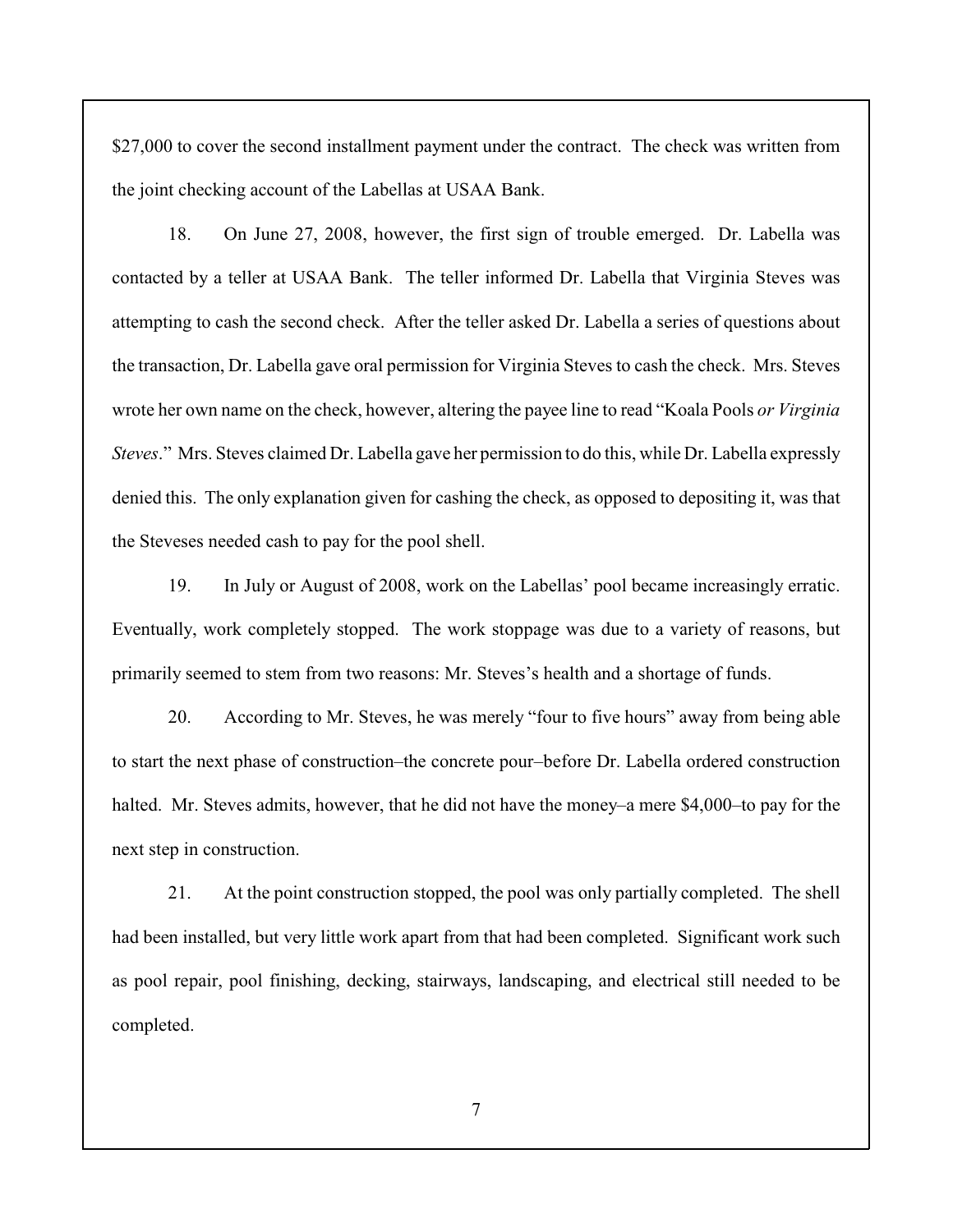22. The electrician hired by Dr. Labella to help finish the pool testified that no electrical work had been done except for a light which was not correctly connected. There was no connection to the pump or timer; junction boxes, switches, and GFCI protection had to be installed; and the line to the light was corrupted and had to be dug up and regrounded.

23. While vendors were paid with checks from the KPS account, many personal expenses and cash withdrawals were paid from the KPS bank account. Due to the lack of funds, the Steveses used the KPS bank account as if it were a personal checking account.

24. Dr. Labella testified that after months of unsuccessfully attempting to reach Mr. Steves thirty to forty times, Mr. Steves finally returned a phone call. Mr. Steves informed Dr. Labella that he was having financial trouble, would not be able to complete the pool, and that he was taking another job. With the frustration of having paid \$54,000 for a \$60,000 unfinished pool, the Labellas were forced to hire two contractors to repair and complete the pool at an additional cost of \$27,581.67. They obtained a default judgment against the Debtors in state court for damages and attorney's fees and now seek to have the debt declared nondischargeable.

## **CONCLUSIONS OF LAW**

#### *The Labellas' debt is nondischargeable because it was obtained by false representation*.

At trial, the Labellas claimed only one ground upon which their claim is nondischargeable under section 523: the debt was obtained by false pretenses, false representation, or actual fraud under section  $523(a)(2)(A)$ . As with all claims for exceptions to discharge, the party seeking the exception bears the burden of proof. This party must prove each element by a preponderance of evidence. *See Grogan v. Garner*, 498 U.S. 279, 286, 291 (1991).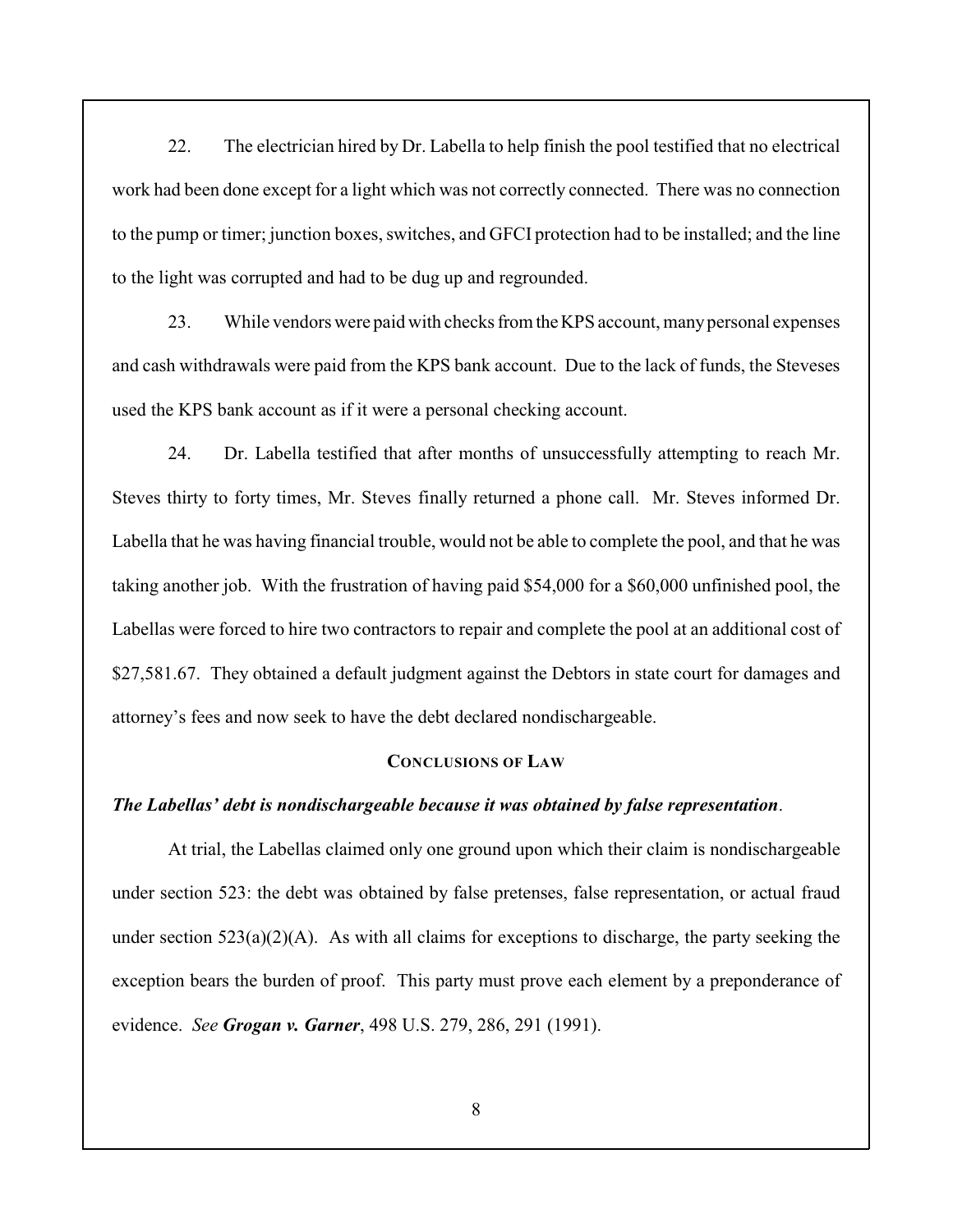In determining dischargeability, the Fifth Circuit has distinguished debts arising from false representations from those arising from actual fraud. *RecoverEdge L.P. v. Pentecost*, 44 F.3d 1284, 1292 (5th Cir. 1995). In order to prevail on an allegation of false representation, the plaintiff must prove three elements: (1) the representations were "knowing and fraudulent falsehoods"; (2) the representations described past or present facts; and (3) the representations were relied upon by the plaintiff. *Allison v. Roberts* (*In re Allison*), 960 F.2d 481, 483 (5th Cir. 1992).

#### 1. *Mr. Steves's representations were knowing and fraudulent falsehoods*.

The Fifth Circuit has held "knowing and fraudulent falsehoods" to be those "involving 'moral turpitude or intentional wrong; fraud implied in law which may exist without imputation of bad faith or immorality, is insufficient.'" *Allison*, 960 F.2d at 483 (citing 3 COLLIER ON BANKRUPTCY ¶ 523.08[4] (15th ed. 1989)). The Court finds that Mr. Steves made false representations about his pool construction experience and abilities, as well as regarding the specific legal entity that was a party to the contract.

Primarily, Mr. Steves falsely represented the number of years of experience he had in the pool business. At trial, Dr. Labella testified that prior to signing the contract in May 2008, Mr. Steves represented that he had approximately four years of experience in the pool business. The evidence shows, however, that prior to forming Leisure Construction, Inc. in April 2006, Mr. Steves had no experience in the pool business. His previous construction experience was doing concrete flatwork for mobile or manufactured homes–a significantly different field. When the contract was signed in May 2008, Mr. Steves had merely two years of experience in the pool installation business: one year as a subcontractor, and one year as a turnkey pool builder. As an experienced salesman and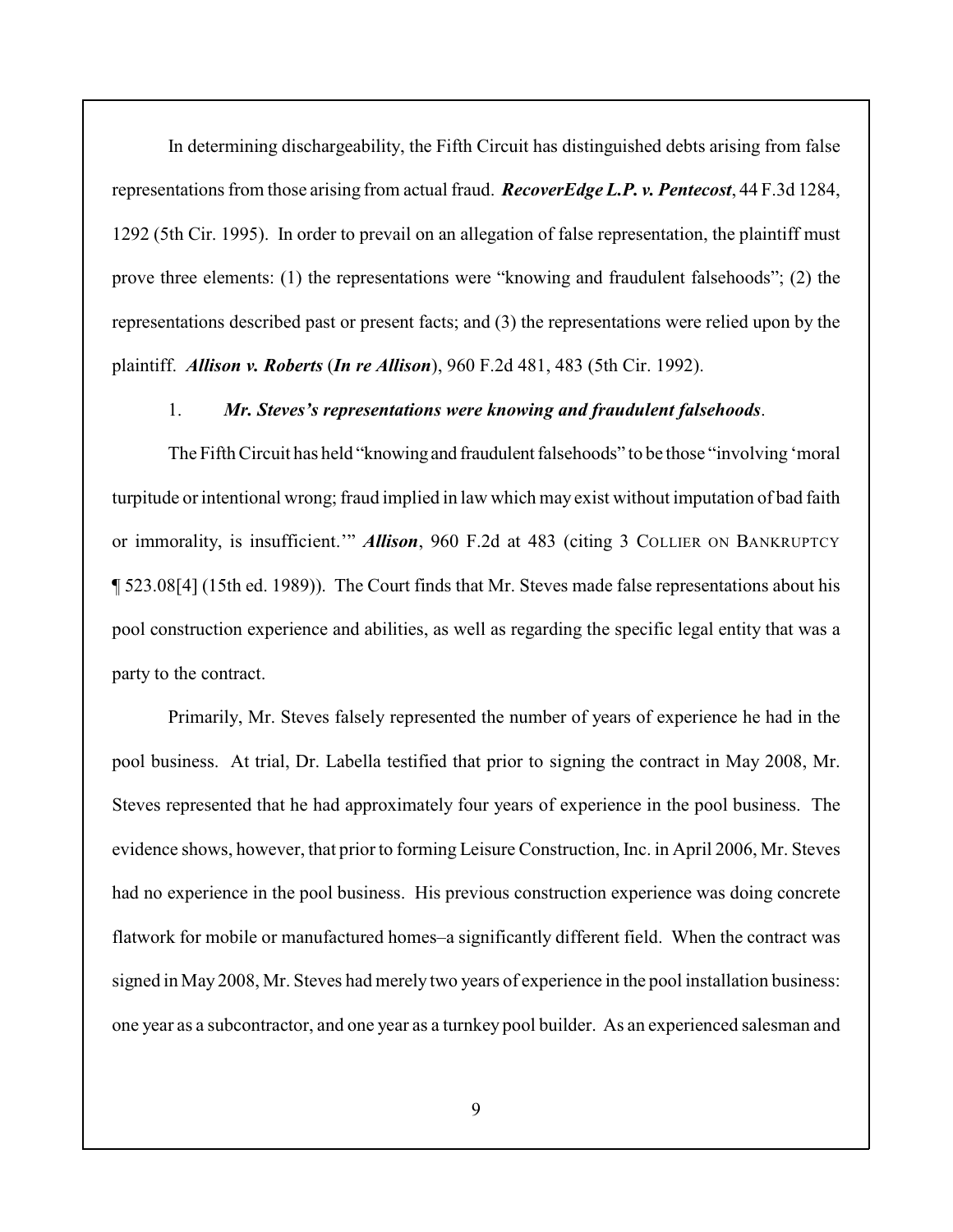contractor, Mr. Steves was certainly aware of the value customers place on experience and how it is often the deciding factor in choosing a contractor. Mr. Steves falsely represented that he had double the amount of years of experience than he actually had in order to induce Plaintiffs to sign the contract with him.

In addition, Mr. Steves falsely represented his experience and abilities generally. He claimed to have personally built approximately 50 pools in two years, or an average of one pool every two weeks–an outstanding rate of completion that is not credible, especially considering the lack of any documentation or other evidence of successful completion of any of these pools. Further, he described his experience as "extensive" and of "numerous years." The contract stated that Koala Pools & Spas had "extensive experience" in pool installation and had "experiences in all phases of swimming pool construction." Of course, this is impossible: Koala Pools & Spas was a startup and simply an assumed name for Virginia Steves as sole proprietor, who had no experience in the actual installation of swimming pools.

Mr. Steves also falsely represented the specific legal entity that was party to the contract. Mr. Steves incorporated Leisure Construction, Inc. in April 2006, and operated it as a subcontractor of Leisure Pools of South Texas. In June 2007, Mrs. Steves filed an assumed name certificate for Leisure Construction, Inc. with the trade name of Koala Pools. Around this time, LCI ceased subcontracting for LPST and began to operate independently. In April 2008, Mr. Steves and Dr. Labella met for the first time and began to discuss a pool installation contract. The participants in the negotiation of the pool contract were Dr. Labella and Ronald Steves, an officer of Leisure Construction, Inc. d/b/a Koala Pools. The day before the written contract was signed, however,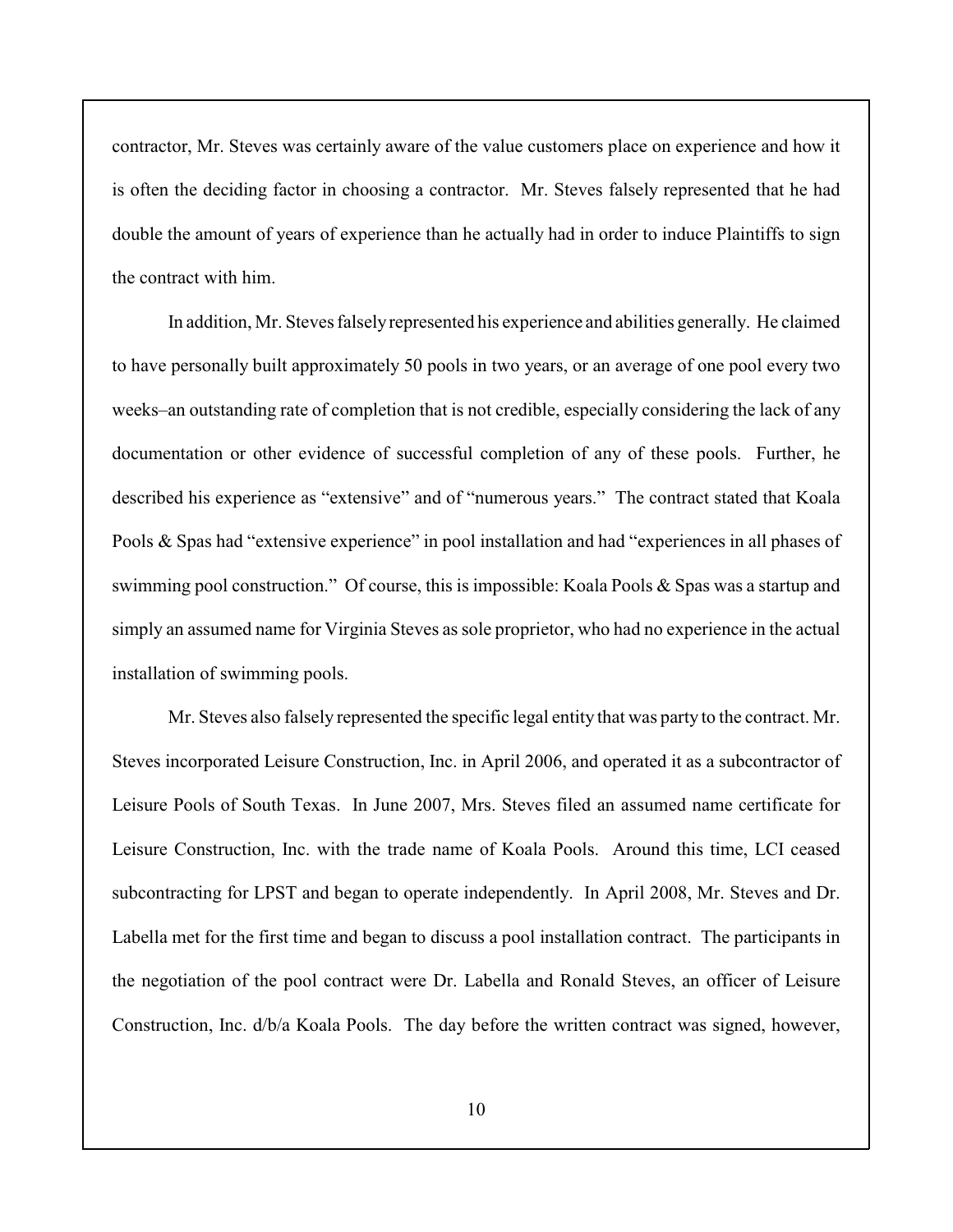Virginia Steves, sole proprietor, filed an assumed name certificate under the name of "Koala Pools & Spas." The parties to the written contract were "Koala Pools & Spas" and "Carl and Alicia Labella."

The end result was that the Labellas, based on Mr. Steves's false representations of experience and abilities, signed a pool construction contract with Virginia Steves, sole proprietor, d/b/a Koala Pools & Spas–a company that had been in existence for less than 24 hours and had no experience in any aspect of the pool installation business. Mr. Steves knew that the Labellas would likely not notice a small difference in the contract; indeed, it is likely that the Labellas thought "Koala Pools  $\&$  Spas" was simply the legal name for what had previously been referred to as "Koala" Pools." Further, the Labellas' first check was deposited into a new bank account opened at a different bank in order to prevent Debtors' old bank from offsetting any deposits and applying their balance toward an outstanding line of credit. Mr. Steves may not have been under any obligation to inform the Labellas of his debt to Frost Bank, but changing the legal entity to a startup business with no money was a significant fact that should have been disclosed. Mr. Steves did *not* inform the Labellas of these facts in order to secure the contract with the Labellas.

### 2. *The representations described past or present facts*.

A fraudulent misrepresentation under section  $523(a)(2)(A)$  must be regarding "past or current facts." *Allison*, 960 F.2d at 484. This exception is generallyinapplicable to future acts, or promises: "[A] promise to perform acts in the future is not considered a qualifying misrepresentation merely because the promise is subsequently breached." *Id*. Essentially, this requirement exists to prevent a creditor from using section 523(a)(2)(A) to make a simple breach of contract nondischargeable.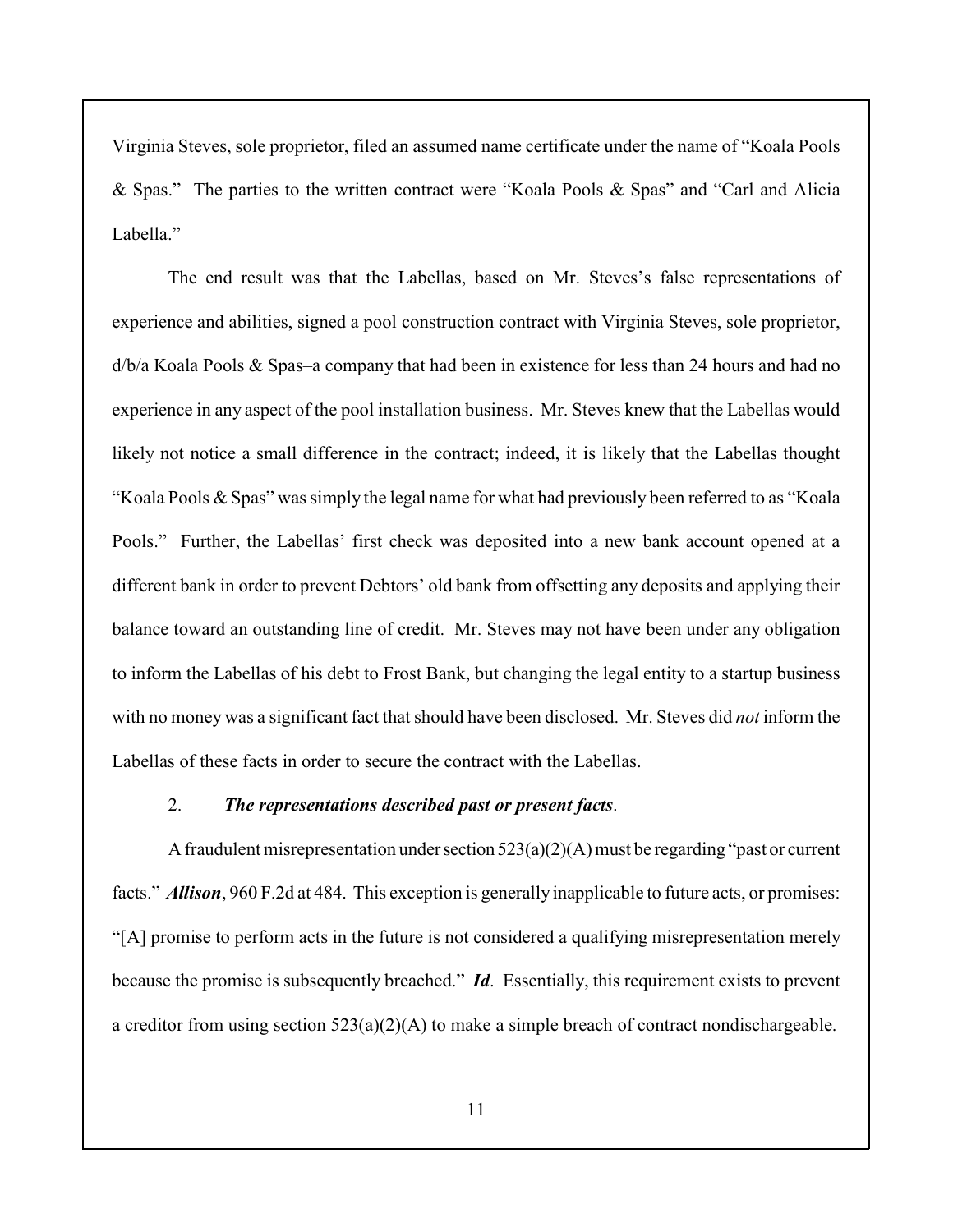The majority of the false representations made by Mr. Steves were regarding his experience–by definition, past facts. Mr. Steves falsely represented his prior experience as considerably more extensive than it actually was in order to induce the Labellas to sign a contract. Further, when the contract was signed, Mr. Steves was falsely representing who was a party to the contract; his actions could be described as a "bait and switch." The false representations he made, therefore, were to past or present facts.

#### 3. *The Labellas justifiably relied on the misrepresentations of Mr. Steves*.

The Supreme Court has held that section 523(a)(2)(A) requires justifiable, but *not* reasonable, reliance by the aggrieved party on any alleged misrepresentation. *Field v. Mans*, 516 U.S. 59, 74-75 (1995). A person is justified in relying on a misrepresentation unless he is "capable of appreciating its falsity at the time by the use of his senses." *Id*. at 71. Even if the target of the misrepresentation may have ascertained the truth through a further investigation, he may still be justified in relying on the falsehood. *Id*. at 70.

In this instance, it is clear that the Labellas were justified in relying on Mr. Steves's representations. Dr. Labella met Mr. Steves while Mr. Steves was installing a pool at a house in the same area where the Labellas purchased a home. By all accounts, that pool installation went off without a hitch; thus, nothing would have alerted Dr. Labella to the possibility that Mr. Steves had falsely represented his years of experience. Moreover, there is no way that Dr. Labella could have appreciated the falsity of Mr. Steves's representation that he had constructed approximately 52 pools. This is clearly illustrated by the fact that Dr. Labella believed Mr. Steves had four years of experience–placing the number of pools built at an average of 12-13 per year, an eminently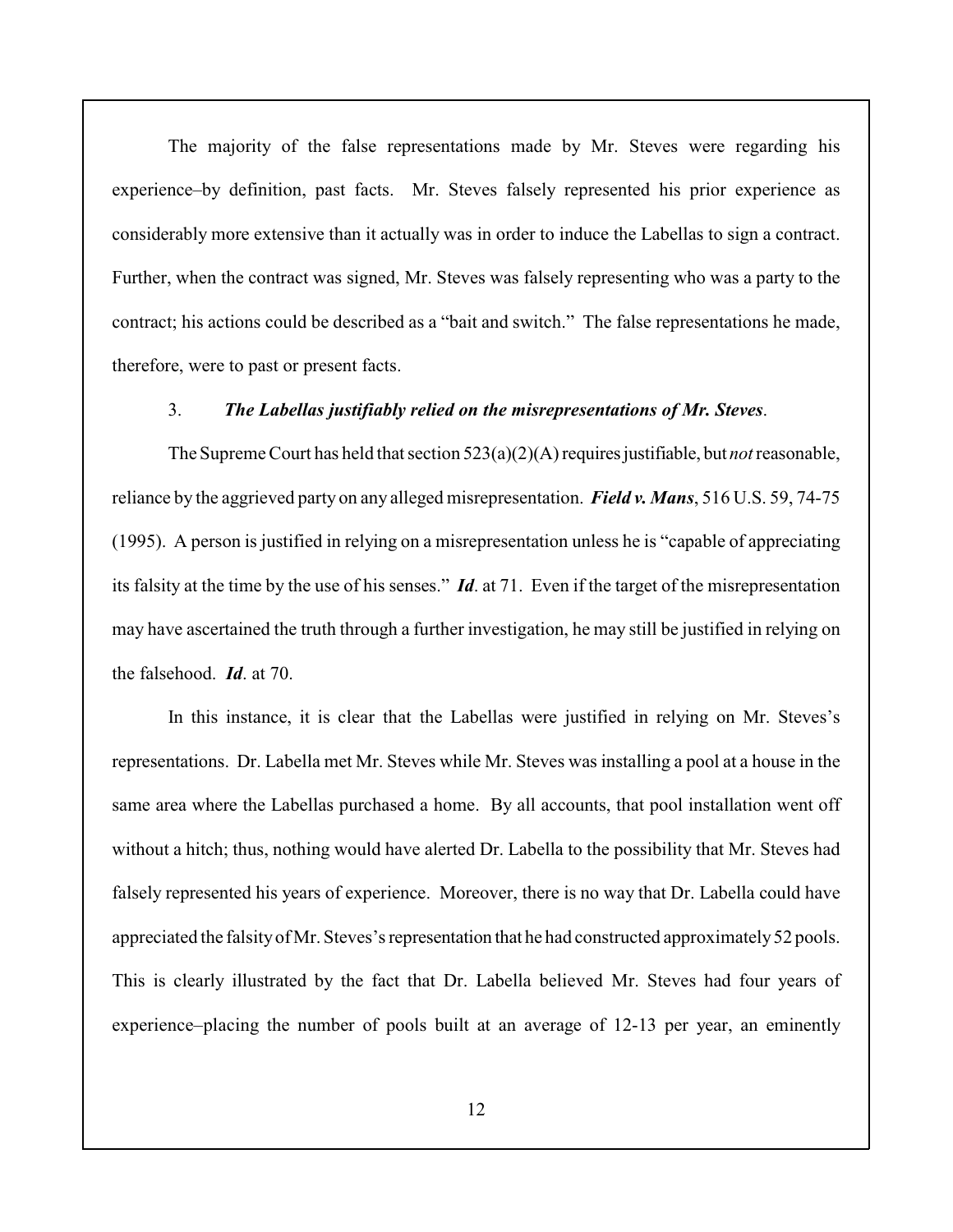reasonable number. In addition, Mr. Steves encouraged Dr. Labella to visit his website, and Dr. Labella found nothing on the website that would have made him capable of appreciating the falsity of Debtor's representations. Finally, short of demanding that Mr. Steves show him his bank records, it was simply not possible for Dr. Labella to know that the Debtors were financially insolvent.

Dr. Labella was also justified in relying on Mr. Steves's representation that his business–Leisure Pools, Inc. d/b/a Koala Pools–was the business installing his pool. Dr. Labella believed that he was paying Leisure Pools, Inc. d/b/a Koala Pools–an entity operated by Ron Steves. There was absolutely no way that Dr. Labella could have appreciated through the use of his senses that he had actually contracted with Mrs. Steves's sole proprietorship for the installation of his pool. In order for Dr. Labella to appreciate the falsity of this representation, Dr. Labella would have had to conduct two assumed name searches at the county courthouse. At the time of signing the contract, however, there was nothing that would have alerted Dr. Labella to any irregularity in the contract, and Dr. Labella would have had no reason to believe that Mr. Steves was being anything less than completely forthright.

The Court therefore concludes that the Labellas were justified in their reliance on the misrepresentations of Mr. Steves as to his experience, ability to perform, and as to the specific legal entity that was installing the pool.

Nondischargeability of debt arising from a breached construction contract is a fact sensitive inquiry. In a recent case involving the breach of a construction contract to build a custom home, this Court stated:

> [T]he Court finds that Defendant made false representations about his experience and abilities. Defendant is a salesman by trade and can be